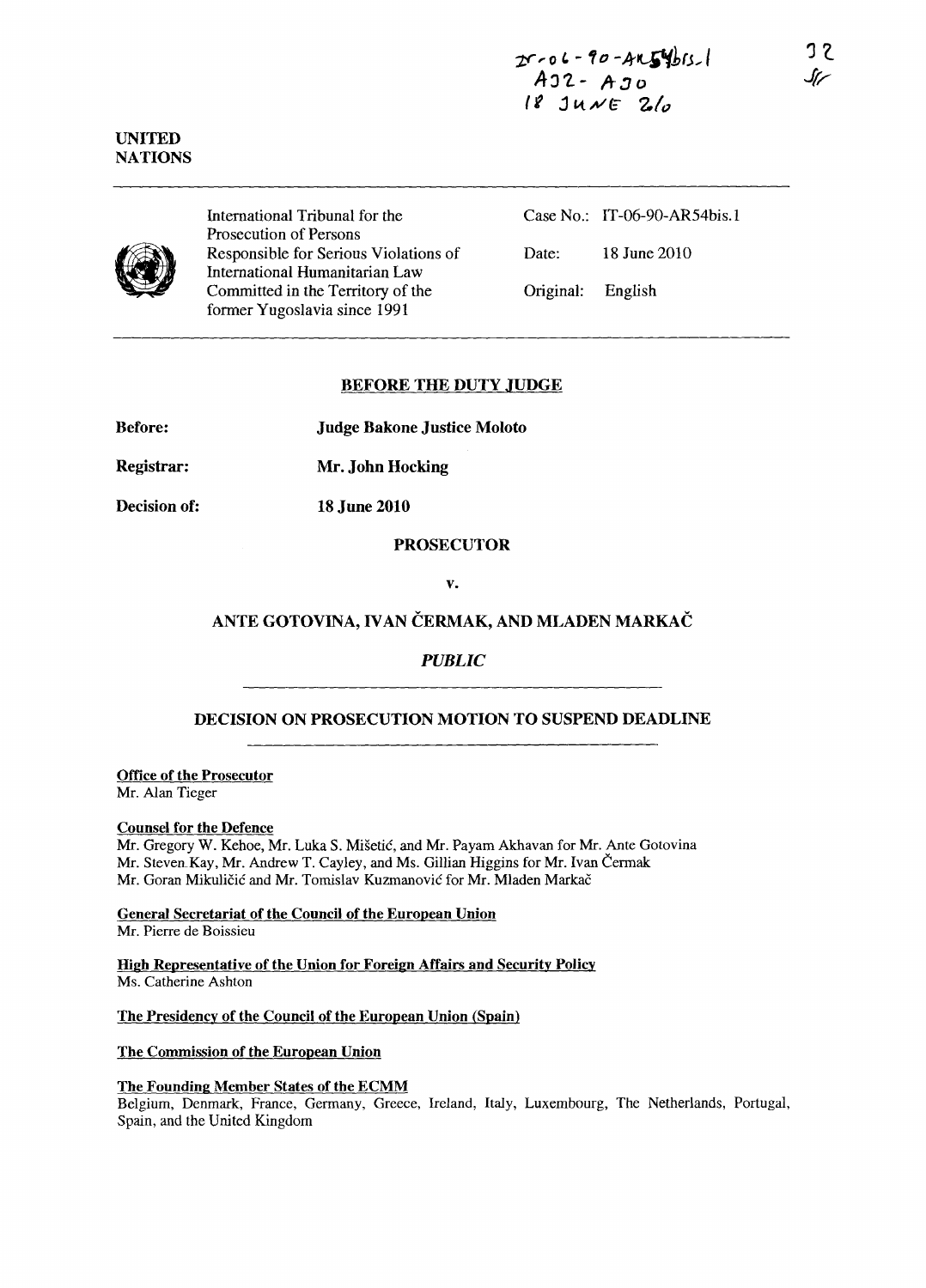$\supset$  /

**I, Bakone Justice Moloto,** acting in my capacity as Duty Judge of the International Tribunal for the Prosecution of Persons Responsible for Serious Violations of International Humanitarian Law Committed in the Territory of the former Yugoslavia since 1991 ("International Tribunal"),

**NOTING** the "Gotovina Defence Appeal Against the Trial Chamber's 3 June 2010 Decision", filed on 10 June 2010;

**NOTING** the "Prosecution's Motion to Strike the Gotovina Defence 10 June 2010 Appeal Brief and Related Requests for Relief," filed 17 June 2010 ("Request"), in which the Prosecution requests, *inter alia,* "that, on an urgent basis, the Appeals Chamber temporarily suspend the deadline for filing responses to Gotovina's Appeal";

**NOTING** that Rule 28(D)(ii) of the Rules of Procedure and Evidence ("Rules") provides that, where a case has already been assigned to a Trial Chamber and where the application is made within the normal Registry hours and the Trial Chamber is unavailable, it shall be dealt with by the duty Judge if satisfied as to its urgency or that it is otherwise appropriate to do so in the absence of the Trial Chamber;

**NOTING** that, pursuant to Rule 28(F), the above provision applies *mutatis mutandis* to applications before the Appeals Chamber;

**CONSIDERING** that the Request was made within normal Registry hours, that the assigned Appeals Chamber is unavailable, and that I am satisfied that the Request is urgent or that it is otherwise appropriate to deal with it in the absence of the Appeals Chamber;

**CONSIDERING** that the Prosecution has not demonstrated good cause for the requested suspension;